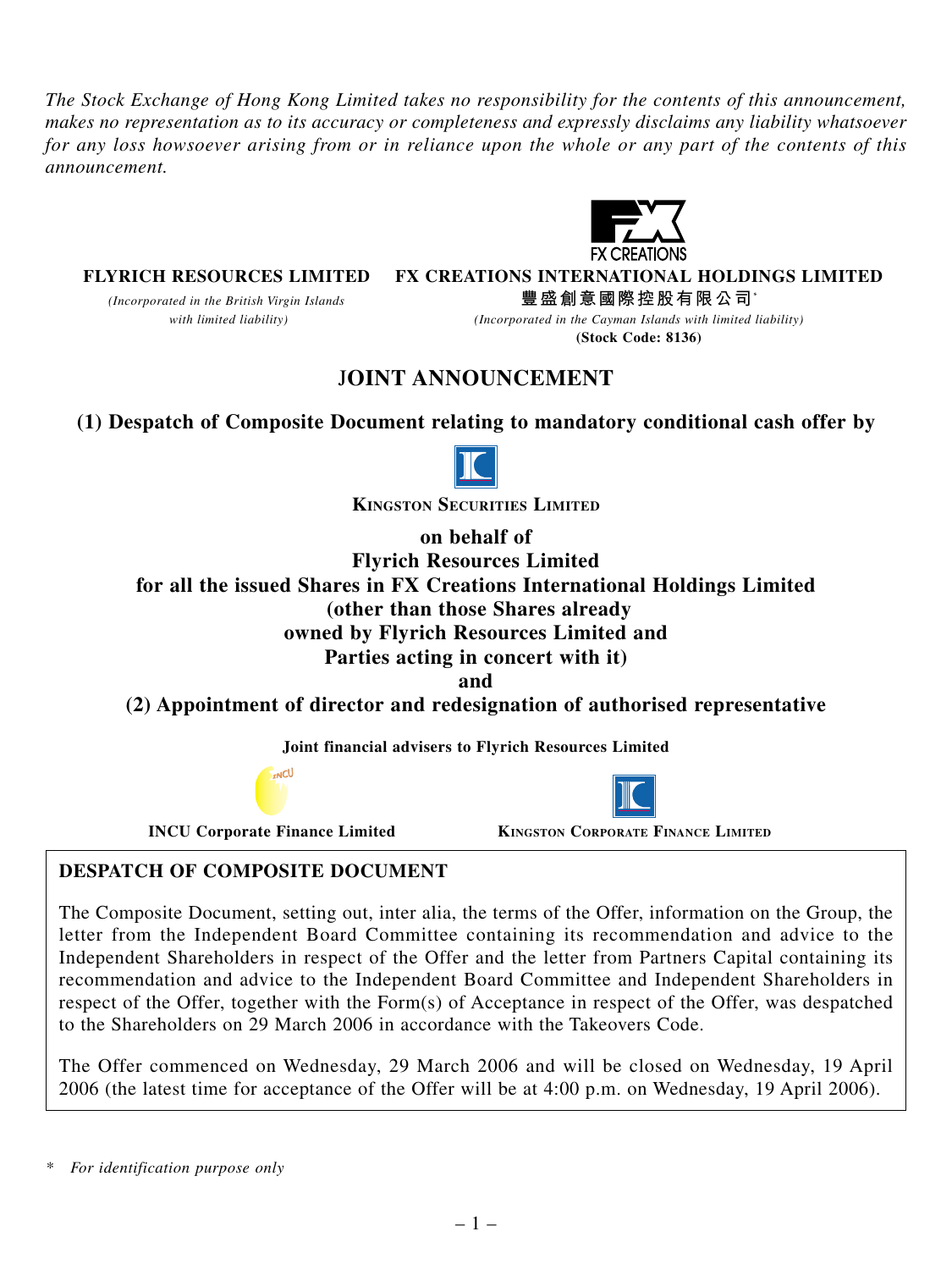Independent Shareholders are encouraged to read the Composite Document carefully, including the advice of Partners Capital, the independent financial adviser to the Independent Board Committee and the Independent Shareholders, and the recommendation and advice of the Independent Board Committee to the Independent Shareholders in respect of the Offer, before deciding whether or not to accept the Offer.

An expected timetable has been set out in this announcement.

# **APPOINTMENT OF DIRECTOR AND REDESIGNATION OF AUTHORISED REPRESENTATIVE**

The Board wishes to announce that Mr. Ng has tendered his resignation as an authorised representative of the Company with effect from 1 April 2006.

The Board is pleased to announce that Mr. Wong, the ultimate beneficial owner and sole director of Flyrich, has been appointed as the executive director and redesignated as an authorised representative of the Company with effect from 1 April 2006.

Reference is made to the announcement dated 8 March 2006 (the "Joint Announcement") jointly made by FX Creations International Holdings Limited (the "Company") and Flyrich Resources Limited ("Flyrich") containing, amongst other things, details of the Offer. Terms used in this announcement shall have the same meanings as those defined in the Joint Announcement unless defined otherwise herein.

# **DESPATCH OF COMPOSITE DOCUMENT**

The composite offer and response document (the "Composite Document"), setting out, inter alia, the terms of the Offer, information on the Group, the letter from the Independent Board Committee containing its recommendation and advice to the Independent Shareholders in respect of the Offer and the letter from Partners Capital International Limited ("Partners Capital") containing its recommendation and advice to the Independent Board Committee and Independent Shareholders in respect of the Offer, together with the form(s) of acceptance and transfer in respect of the Offer (the "Form(s) of Acceptance"), was despatched to the Shareholders on 29 March 2006 in accordance with the Takeovers Code.

Independent Shareholders are encouraged to read the Composite Document carefully, including the advice of Partners Capital, the independent financial adviser to the Independent Board Committee and the Independent Shareholders, and the recommendation and advice of the Independent Board Committee to the Independent Shareholders in respect of the Offer, before deciding whether or not to accept the Offer.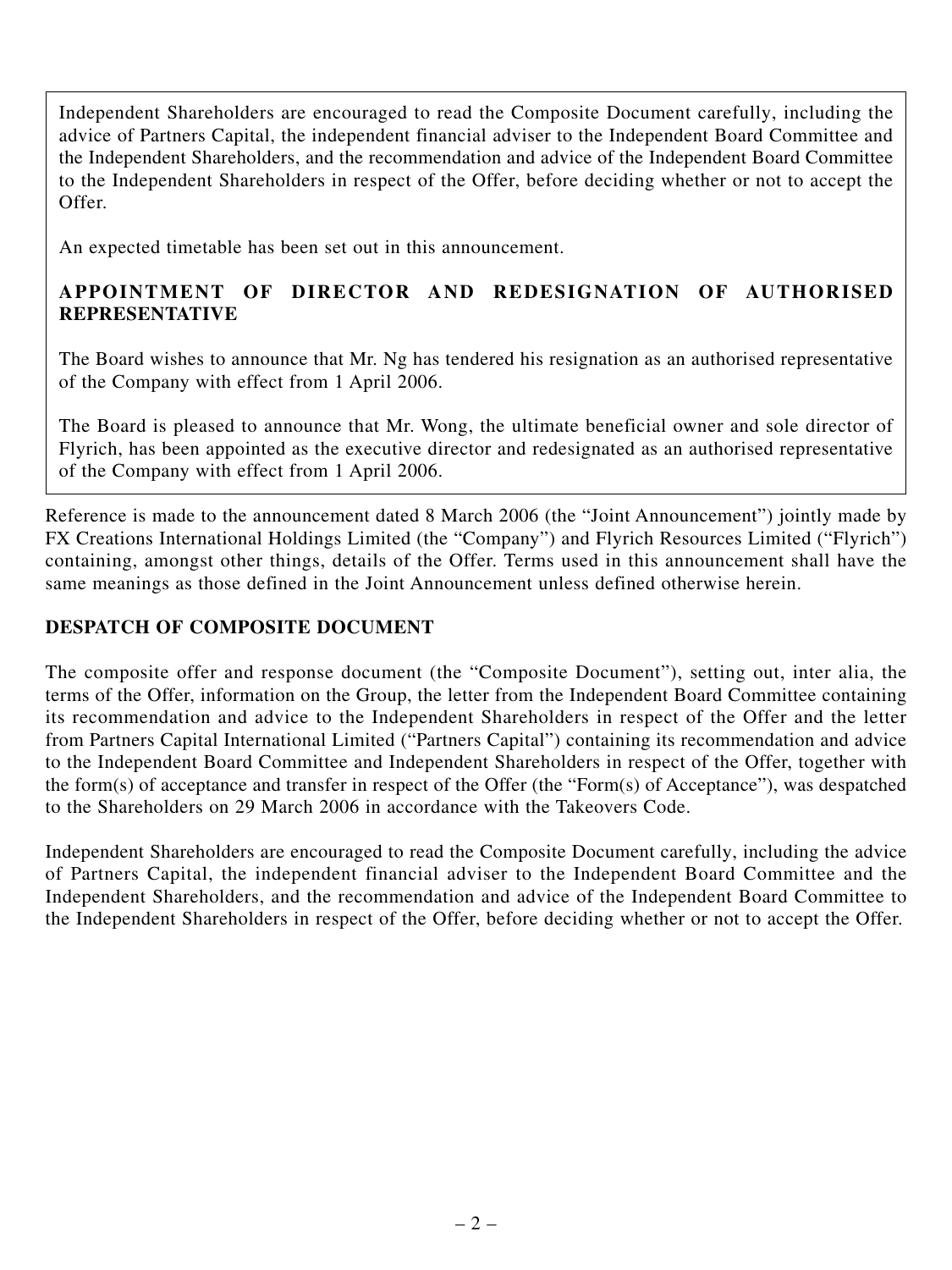### **EXPECTED TIMETABLE**

The Company and Flyrich would like to remind the Shareholders of the following timetable in relation to the Offer:

*2006*

| Posting of announcement on the GEM website as to<br>whether the Offer has been revised, has expired,                                                                                     |
|------------------------------------------------------------------------------------------------------------------------------------------------------------------------------------------|
|                                                                                                                                                                                          |
| Latest date for posting of remittances for the amounts due under<br>the Offer in respect of valid acceptances received on or<br>before 4:00 p.m. on 19 April 2006, if the Offer has been |
| Latest time and date for acceptance of the Offer<br>if the Offer has been declared unconditional on                                                                                      |
| Final closing date of the Offer if the Offer has                                                                                                                                         |
|                                                                                                                                                                                          |

The latest time and date for acceptance of the Offer will be 4:00 p.m. on Wednesday, 19 April 2006. Flyrich will post an announcement on the GEM website by 7:00 p.m. on the closing date of the Offer as to whether the Offer has been revised, has expired or has become or been declared unconditional.

#### **WARNING**

**The Offer will be subject to Flyrich receiving acceptances in respect of Shares, which together with Shares already held by it and Parties acting in concert with it before or during the Offer, will result in Flyrich and Parties acting in concert with it holding more than 50% of the voting rights of the Company. As the Offer may or may not proceed, Shareholders and investors are advised to exercise extreme caution in dealing in the Shares.**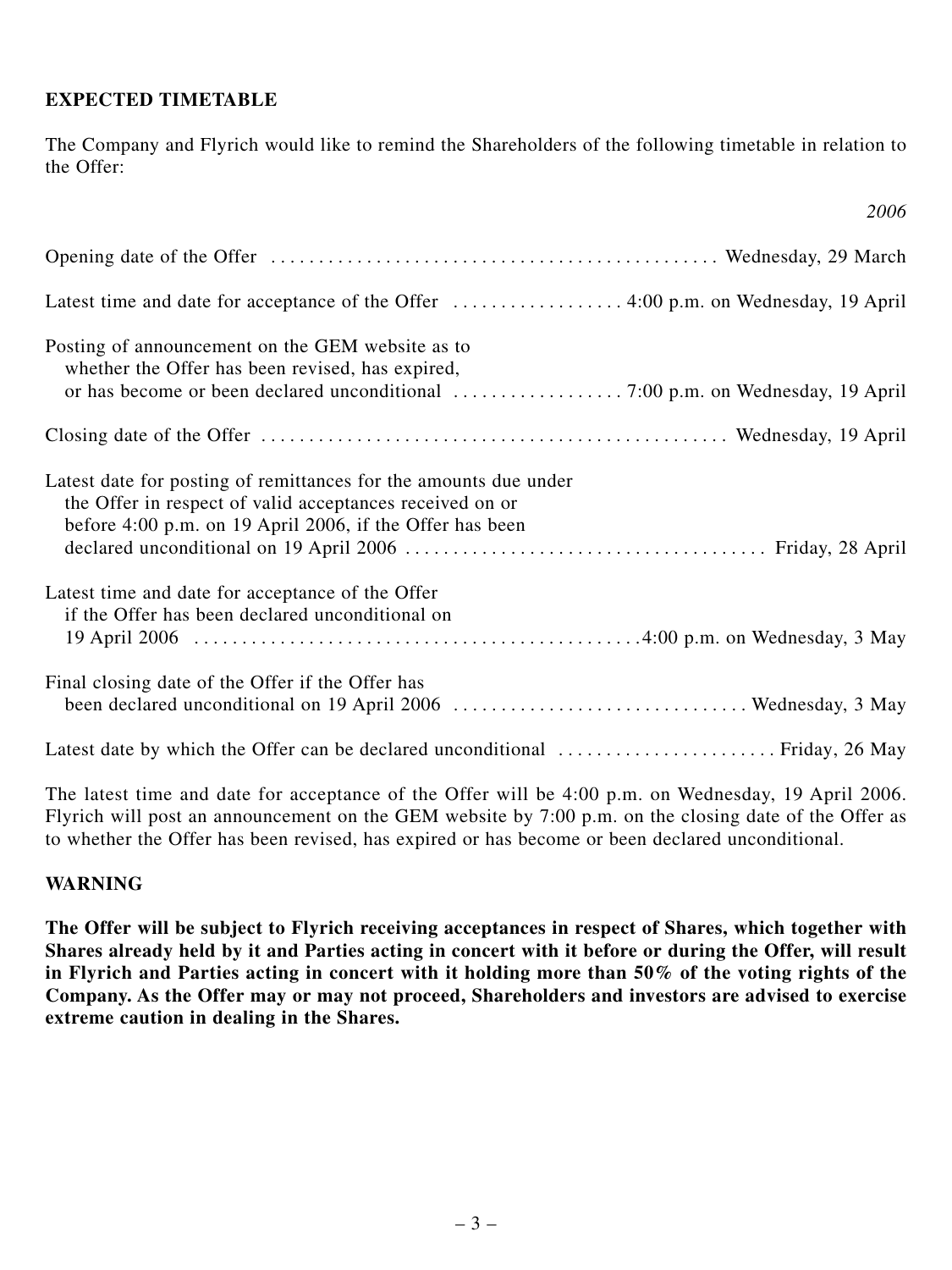### **APPOINTMENT OF DIRECTOR AND REDESIGNATION OF AUTHORISED REPRESENTATIVE**

The Board wishes to announce that Mr. Ng Pak To ("Mr. Ng") has tendered his resignation as an authorised representative of the Company with effect from 1 April 2006.

The Board is pleased to announce that Mr. Wong Wing Cheung, Peter ("Mr. Wong") has been appointed as the executive director and redesignated as an authorised representative of the Company with effect from 1 April 2006. The biographical details of Mr. Wong are as follows:

### **Mr. Wong Wing Cheung, Peter**

Mr. Wong, aged 57, is a merchant and has over 17 years of experience in a private industrial company engaging in the manufacturing of leather goods including handbags, belts and wallets in the People's Republic of China and trading of these leather goods in Hong Kong and overseas markets. He is also engaged in the investment of real estates in Hong Kong. Mr. Wong is currently the executive director of a private company and is responsible for the company's investment and management functions including property investment and planning, asset management, property strategic marketing and management as well as financial and corporate administration.

Apart from the above, Mr. Wong is not connected with any directors, senior management, management shareholders, substantial shareholders or controlling shareholders of the Company. He does not have any interests in the securities of the Company except for the Shares under the Share Purchase within the meaning of Part XV of the SFO. Mr. Wong did not hold directorship in any other listed public company in the last three years before the appointment.

There is no service contract between Mr. Wong and the Company. Mr. Wong's appointment is subject to retirement by rotation and re-election in accordance with the bye-laws of the Company. Mr. Wong's remuneration as a Director has not yet been determined and will be considered and determined by the Board with reference to the Company's remuneration policy and guidelines adopted by the remuneration committee of the Company and the prevailing market rate and further announcement will be made once it is so determined. No public sanctions have been made against Mr. Wong by statutory or regulatory authorities. He has not at any time been adjudged bankrupt or insolvent and he has not at any time been a party to a deed of arrangement or entered into any form of arrangement or composition with his creditors.

There are no unsatisfied judgments or court orders of continuing effect against Mr. Wong. No company has been dissolved or put into liquidation (otherwise than by a members' voluntary winding up when the company was solvent) or bankruptcy or been the object of an analogous proceeding, or entered into any form of arrangement or composition with creditors, or had a receiver, trustee or similar officer appointed over it during the time that Mr. Wong was one of its directors or within 12 months after his ceasing to act as one of its directors.

Mr. Wong has not been convicted of any offence and he has not, at any time, been identified as an insider dealer or found guilty of or been involved in insider dealing pursuant to Parts XIII or XIV of the SFO and neither has any enterprise, company or unincorporated business enterprise with which he was or is connected or any enterprise, company or unincorporated business enterprise with which he was or is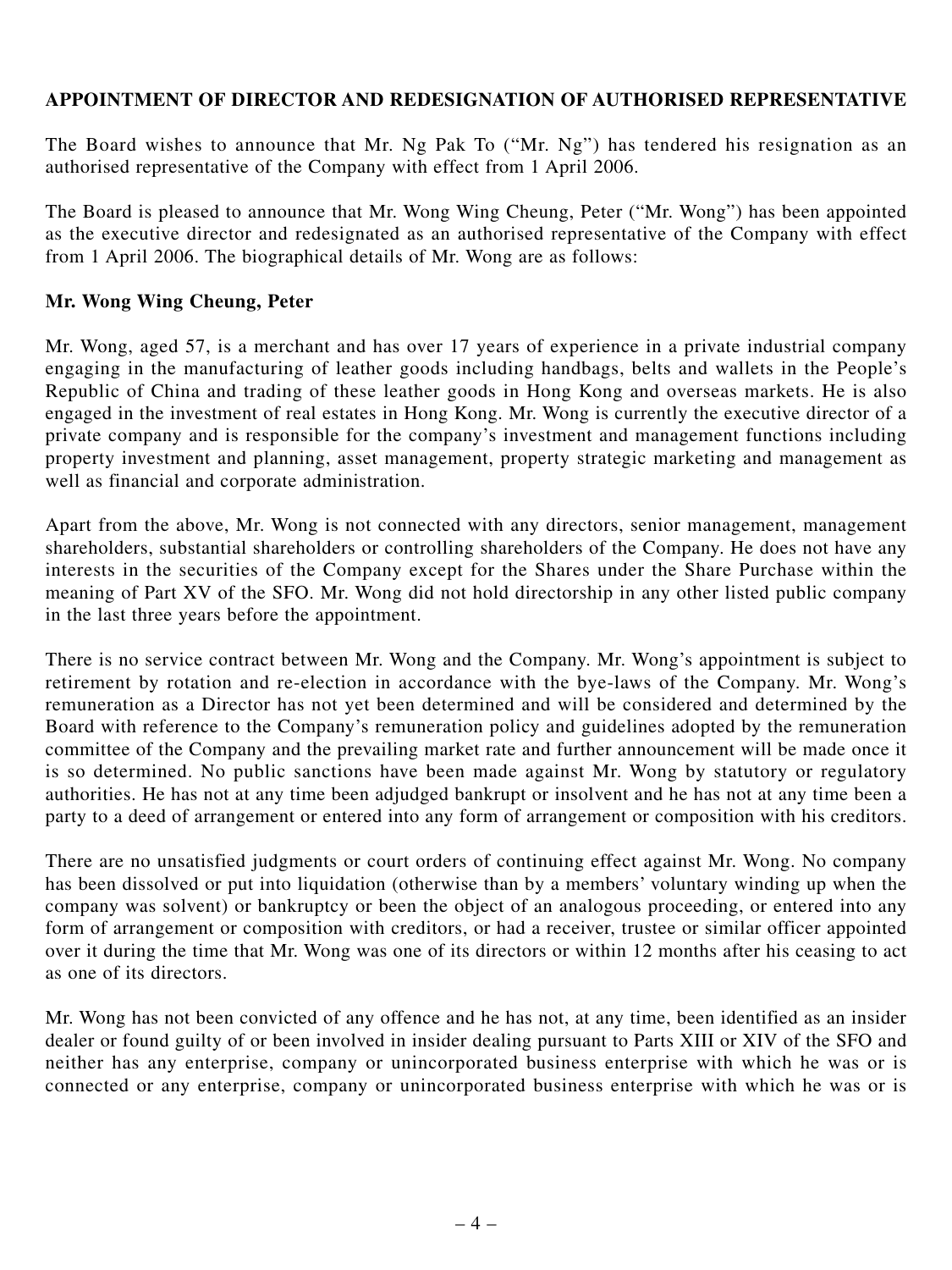connected or any enterprise, company or unincorporated business enterprise for which he acts or has acted as an officer, supervisor or manager has been identified as an insider dealer or been found guilty of or been involved in insider dealing pursuant to Parts XIII or XIV of the SFO at any time during the period when he was connected and/or acted as an officer, supervisor or manager.

Mr. Wong has not been adjudged by a court or arbitral body civilly liable for any fraud, breach of duty or other misconduct by him towards an enterprise, company, partnership or unincorporated business enterprise or institution in connection with its formation or management or any of its members or partners. No enterprise, company, partnership or unincorporated business or enterprise of which Mr. Wong was or is a partner, director, supervisor or manager has had its business registration or license revoked at any time during the period when he was one of its partners, directors, supervisors or managers. Mr. Wong has not at any time been disqualified from holding or deemed unfit to hold, the position of director, supervisor or manager of an enterprise, a company or an unincorporated business enterprise, or from being involved in the management or conduct of the affairs of any enterprise, company or unincorporated business enterprise. There is no investigation by any judicial, regulatory or governmental authority to which Mr. Wong is subject to.

Mr. Wong has not any time been refused admission to membership of any professional body or been censured or disciplined by any such body to which he belongs or belonged or been disqualified from membership in any such body or has at any time held a practicing certificate or any other form of professional certificate or license subject to special conditions.

Mr. Wong is not now or has at any time been a member or a triad or other illegal society. Mr. Wong is not currently subject to (i) any investigation, hearing or proceeding brought or instituted by any securities regulatory authority, including the Hong Kong Takeovers Panel or any other securities regulatory commission or panel, or (ii) any judicial proceeding in which violation of any securities law, rule or regulation is or was alleged.

Mr. Wong is not a defendant in any current criminal proceeding involving an offence which may be material to an evaluation of his character or integrity to be a director or supervisor of the issuer. Finally, there is no other matter that needs to be brought to the attention to the shareholders of the Company in respect of Mr. Wong's appointment.

## **GENERAL**

The Board would like to take this opportunity to express its appreciation for Mr. Ng for his contributions towards the Company during his term of services and would also like to express its warmest welcome to Mr. Wong.

By order of the board of<br> **By order of the board of<br>
FX Creations International Holdin FX Creations International Holdings Limited Wong Wing Cheung, Peter Ng Pak To, Petto** *Sole director Chairman*

Hong Kong, 29 March 2006